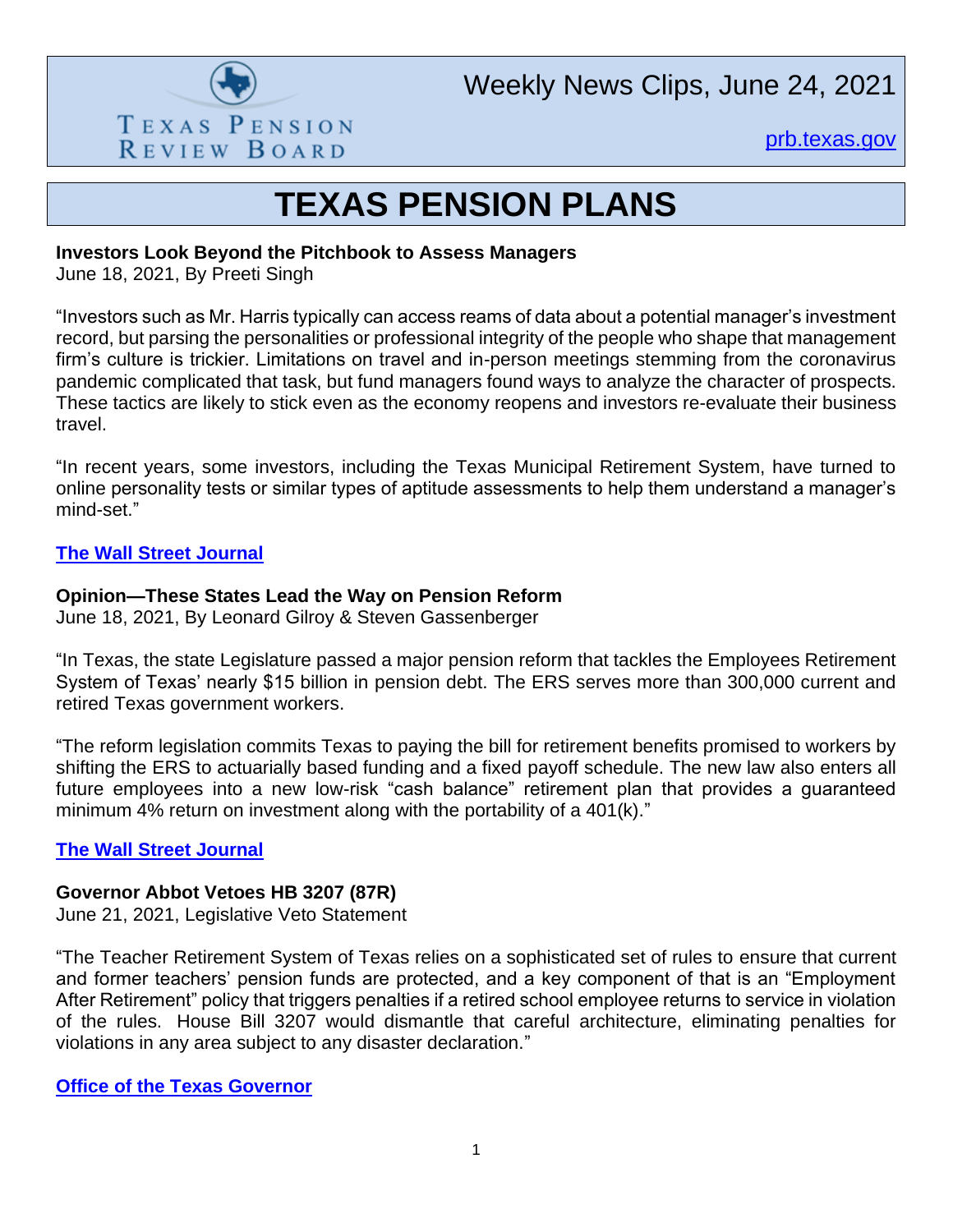## **TEXAS ECONOMIC INDICATORS**

## **Texas Adds Over 34,000 Jobs in May as Choppy Recovery Continues**

June 18, 2021, By Mitchell Schnurman

"Texas added 34,400 nonfarm jobs in May as the economic recovery continued at a choppy pace, and the state's unemployment rate ticked down to 6.5%, the Texas Workforce Commission reported on Friday.

"Job gains in May were more than double the hiring in April, but the percentage increase in Texas was smaller than what the U.S. reported for the same month. Texas' job numbers in May were also far short of the 109,700 employees added in March."

## **[The Dallas Morning News](https://www.dallasnews.com/business/2021/06/18/texas-adds-over-34000-jobs-in-may-as-recovery-continues/)**

**Texas Gov. Greg Abbott Sets Jul 8 Date for Special Legislative Session on Voting Bill, Other Issues**

June 22, 2021, By Cassandra Pollock

"Gov. Greg Abbott has set a special session of the Texas Legislature starting July 8, his office announced Tuesday.

"Abbott's office did not specify what legislative priorities will be included on the special session agenda and said in an advisory that such items 'will be announced prior to the convening of the special session.' Abbott has already said that he plans to ask state lawmakers to work on two priority elections and bail bills that died in the final hours of the regular legislative session after House Democrats walked out of the chamber."

#### **[Texas Tribune](https://www.texastribune.org/2021/06/22/texas-greg-abbott-special-session/)**

## **Texas Among States Helping Unemployed Parents Pay for Childcare While They Search for Work**

June 23, 2021, By CBSDFW.com Staff

"The Texas Workforce Commission last week approved opening up its childcare subsidy program to out-of-work parents seeking employment. It had previously been limited to those who are working or participating in education or training programs.

"The jobless who are actively searching for work can receive assistance for up to three months. Their copays will be waived until they start a job. The measure, which is being funded by a federal grant, begins July 1 and runs through September 30, 2022. A lack of childcare is frequently cited by unemployed parents as a major barrier to returning to the workforce, the commission said."

#### **[CBS DFW](https://dfw.cbslocal.com/2021/06/23/texas-helping-unemployed-parents-pay-childcare-search-work/)**